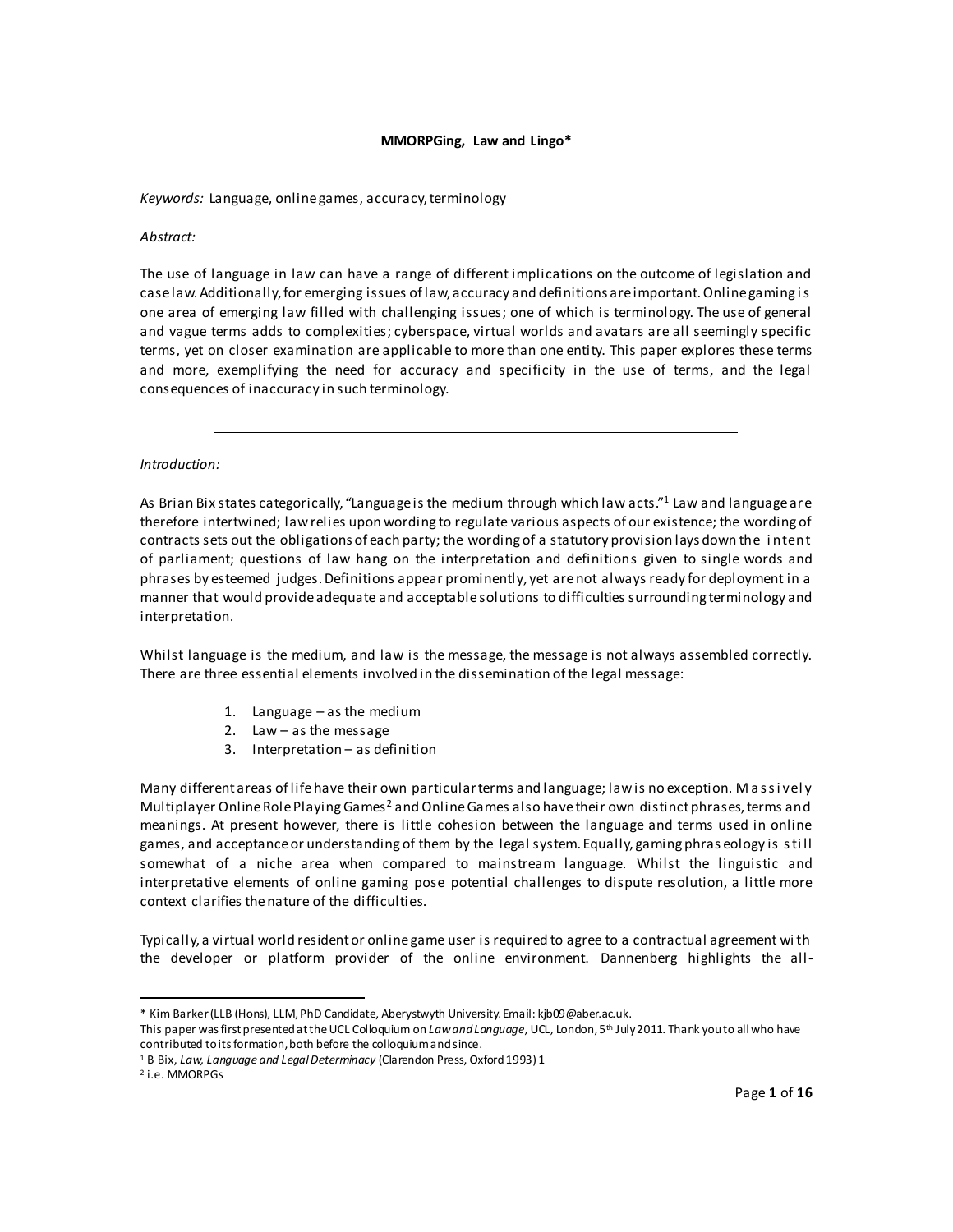encompassing nature of the End User License Agreement<sup>3</sup> used in regulating online interactive spaces:

"In the landscape of the virtual world, however, life is ubiquitously but not exclusively governed by contract law. Speech, conduct and existence – in fact, everything that a virtual world [or online game] resident does or says – is supposedly constrained by a contract."<sup>4</sup>

End User License Agreements are standard-form adhesion contracts, and typically a potential user of an online game or virtual world is left with little choice as to whether or not he or she accepts the terms offered.<sup>5</sup> If he or she wishes to partake in the online interactive environment, he or she must accept the EULA on the terms offered. If this is not done, a user will be limited as to what he or she is able to access. Whilst this is not necessarily a legal difficulty in itself, it has provided a great deal of academic comment,  $6$ particularly in relation to the rights of the weaker party. More specifically, the terms of a EULA have a profound effect on the property rights and intellectual property rights that a user is entitled to benefit from. The contentious nature of these clauses suggests that disputes relating to which party benefits from certain rights are likely to occur in England and Wales, much like their appearance in other jurisdiction s such as the USA and across Europe.<sup>7</sup> The use of contract law as a governing mechanism for online interactive spaces has several significant implications; not only does every aspect of online interaction and activity have to be contained within various contractual clauses but the contract has to be specific a nd a s wide-ranging as possible whilst still being certain enough to be valid. This creates a need for mediumspecific terms to be understood by the mainstream reader of the EULA. Consequently, given the lack of online-environment regulation, there is scope for disputes to reach an unprepared legal system. As such, language and the law must work together in this area.

### *1.1 "Law as Communication; Language as Medium"<sup>8</sup>*

Law is arguably communication in itself.<sup>9</sup> As a form of communication it relies – according to Bix - upon the medium of language<sup>10</sup> to disseminate its many - and varied - messages. However, if McLuhan's theory is applied, there are two elements to the medium adopted by law. McLuhan states that, "in operational and practical fact, the medium is the message."<sup>11</sup> Language is the medium upon which law relies; both oral and written. As McLuhan points out, in the world of electronic communication, visual media is not sufficient, "At the high speeds of electric communication, purely visual means of apprehending the world are no longer possible; they are just too slow to be relevant or effective."<sup>12</sup> Law is concerned with language, precise meanings and interpretations of wording. Tiersma highlights that law and l anguage are interdependent on one another, "it is utterly impossible to conceive of law without language."<sup>13</sup> Nelken<sup>14</sup> appears to disagree with this, advocating that law is, in itself, communication. However, law cannot be

 $\overline{a}$ 

<sup>14</sup> N. 9, above, 45

<sup>3</sup> Hereafter EULAs

<sup>4</sup> R Dannenberg et al, *Computer Games and Virtual Worlds: A New Frontier in Intellectual Property Law* (ABA Publishing, Chicago 2010) 6

<sup>5</sup> J T Kunze, 'Regulating Virtual Worlds Optimally: The Model EULA' (2008-2009) *N.W. J Tech & Intell. Prop* 102, 110

<sup>6</sup> See for example; A Jankowich, 'EULAw: The Complex Web of Corporate Rule-Making in Virtual Worlds' (2006) 8 *Tul. J Tech & Intell. Prop 2*; J J Kayser, 'The New New-World: Virtual Property and the EULA' (2006-2007) *Loy L A Ent L Rev* 60; F G Lastowka and D Hunter, 'The Laws of Virtual Worlds' [2004] 92 *Cal L Rev* 1

<sup>7</sup> B Johnson, Virtual Theft on the Rise' (*The Guardian*, London, 20 November 2008) available online at:

<sup>&</sup>lt;http://www.guardian.co.uk/technology/2008/nov/20/theft-in-virtual-worlds> accessed 31 September 2011;

<sup>&</sup>lt;sup>8</sup> K Barker, 'Medium as Message' unpublished, 2010. (Notes held on file with the author.)

<sup>9</sup> D Nelken (eds), *Law As Communication* (Dartmouth Publishing Company Ltd, Aldershot 1996) 45

<sup>10</sup> N. 1, above, 1

<sup>11</sup> M McLuhan, *Understanding Media – The Extensions of Man* (Routledge, London 1995) 7

<sup>12</sup> M McLuhan and Q Fiore, *Medium is the Message: An Inventory of Effects*(Gingko Press, Corte Madera, California 2001) 63

<sup>13</sup> P Tiersma, 'What is Language and Law? And Does Anyone Care?' (2009) *Loyola L-A Legal Studies Paper*, No 11 available at: <http://ssrn.com/abstract=1352075> accessed 30 November2010, 10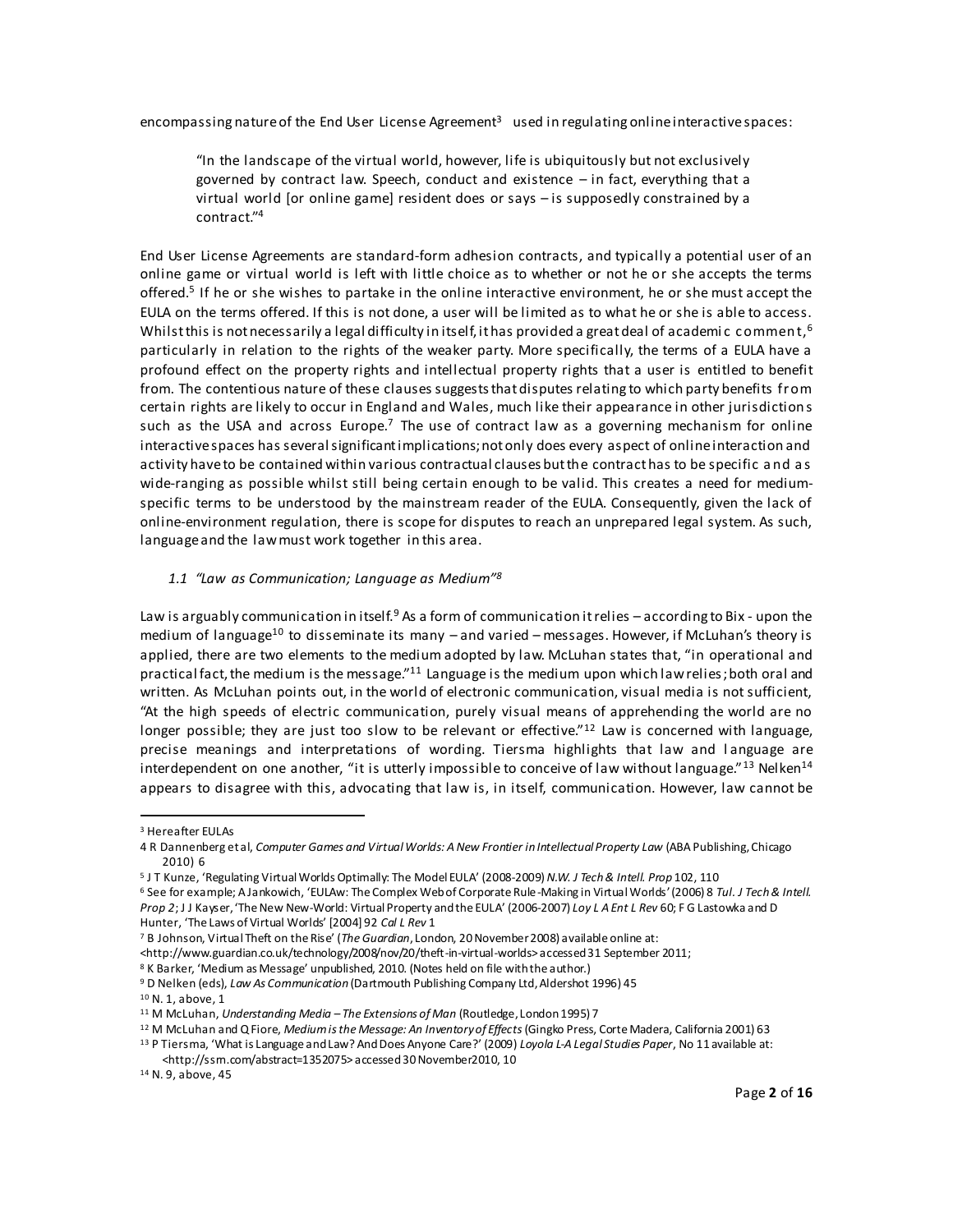communication; it deploys content and communication media to convey its messages and such methods of communicating determine the messages that different readerships receive.

The legal message is conveyed in various ways but the content will differ depending on the exact form of media that is employed. Statute is one example of a legal communication medium. The content medium will be embodied within that statute (as the communication medium) but will need analysing and interpreting. Regardless of whether the issue is one regulated by statute or precedent, there will always be a matter of interpretation. This is why the terminology used in specific areas needs to be readily accessible across all generations, and uniformly understood, especially in the growing area of online games.

## *1.2. Law as a Message*

Whilst language may prove to be the dominant medium through which law dissipates its message, the la w employs various media to spread such messages. Language provides the message but media convey it, and different media place different emphases on different elements of messages. Nelken points out that it is important for law to interact with social constructs; "The message of law in terms of law, legal doctrine and legal procedure must meet the demands of communication as a factor in general social life and in culture."<sup>15</sup> In communicating, the law must ensure that the choice of media that is made accurately reflects the kind of message and the audience that will be provided by the chosen media outlet. For example, there is no benefit in publishing in a virtual world, information about a new regulatory framework for a precise element of life in the UK.  $16$ 

### *1.3. Interpretation as definition*

Law, as it rests on language, is dependent upon interpretation to accurately set precedent. Moreover, precedent needs precise application to ensure justice is delivered. This cannot fail to be important in the often changing, and constantly developing area of Virtual Worlds and Online Games. Interpretation, and its precise nature have not been easy to reconcile, but this is perhaps related to the view that law and language are often treated as two distinct entities.<sup>17</sup> The role of interpretation and its deployment by various parties involved in the legal system is something that has sparked debate itself.<sup>18</sup> Nevertheless, there is some solid agreement amongst commentators that identifies – and accepts – that there is a role to be played by interpretation in the law. As Mootz states, "Interpretation is Janus - faced. It preserves and innovates; it recovers and projects; it acknowledges and creates. As a result, legal interpretation unavoidably is a high-wire without a safety net."<sup>19</sup>

The justice system in England and Wales has developed several approaches  $^{20}$  to deal with the potential pitfalls and difficulties thrown-up by statutes and potential gaps in the legal provisions. Those approac hes reflect the ways in which the judiciary look at the wording and interpret it in situations where it is found to be problematic. The law of contract is just one area where the case law is littered with examples of judges stating that the wording in the statute is, "to be given its ordinary and natural meaning." $^{21}$ 

The judiciary is not designed to play the role of sole lawmaker; it is designed to apply the law<sup>22</sup> alongs ide the law enforcement bodies which seek to uphold the law. Nevertheless, when dealing with legal issues

<sup>15</sup> N. 9, above, 57.

<sup>16</sup> N. 8, above

<sup>17</sup> P Pether, 'Language' in A Sarat et al (eds), *Law & The Humanities: An Introduction* (CUP, New York 2010) 314

<sup>18</sup> F J Mootz III, 'Interpretation' in A Sarat et al (eds), *Law & The Humanities: An Introduction* (CUP, New York 2010) 347

<sup>19</sup> N. 18, above, 394

<sup>&</sup>lt;sup>20</sup> Approaches to interpretation include the literal rule, the golden rule and the mischief rule.

<sup>21</sup> *Fisher v Bell* [1961] 1 QB 394; *Duport Steel v Sirs*[1980] 1 All ER 529

<sup>&</sup>lt;sup>22</sup> G Slapper and D Kelly, *The English Legal System* (9<sup>th</sup> edn, Routledge Cavendish, Abingdon 2009) 78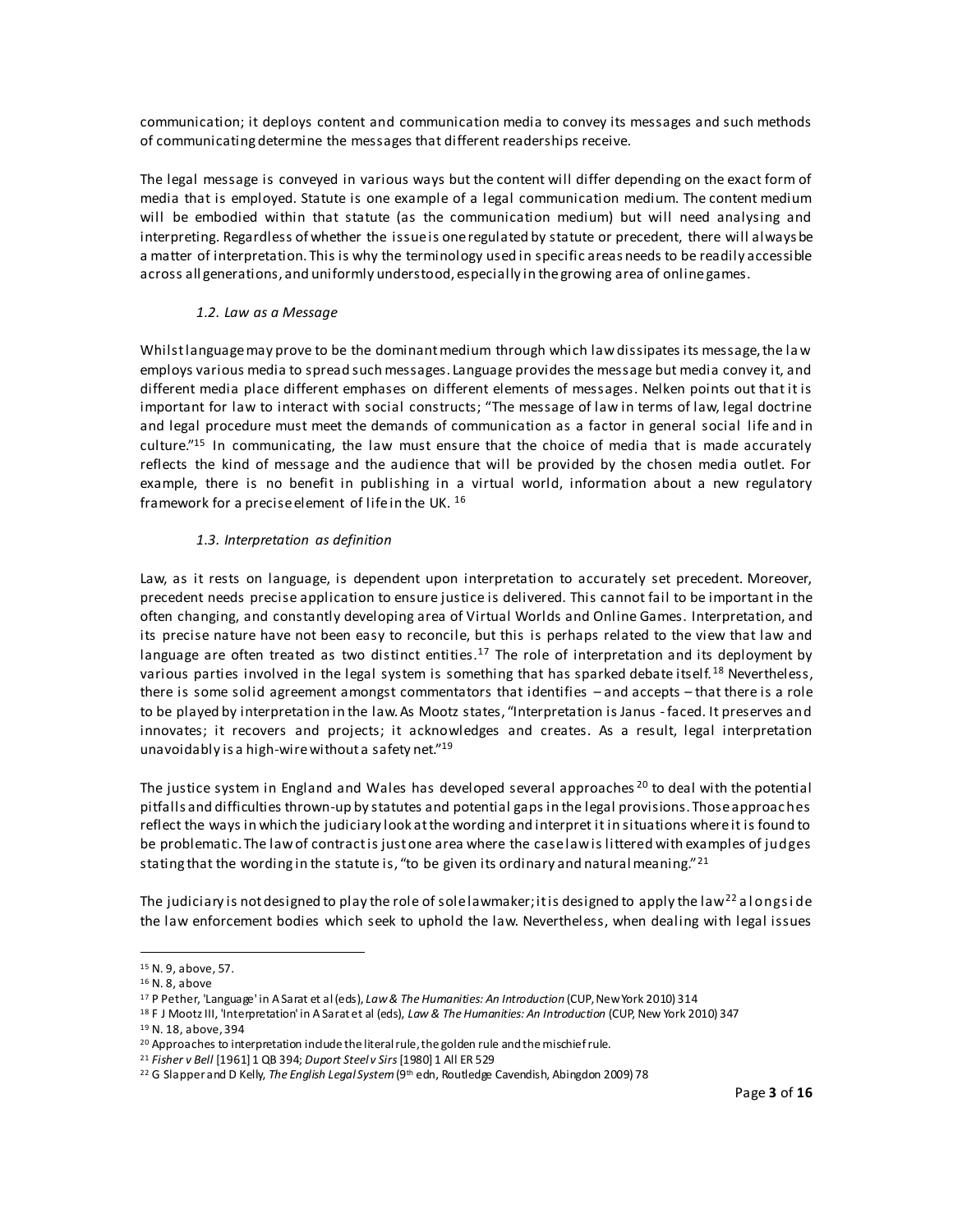that refer to specific things, be it vague statutory provisions, a non-specific contractual clause or precedent from previous cases, the judiciary have the authority and ability to examine the relevant document and consider both its meaning and the intention behind it, be that parliamentary intention or otherwise.<sup>23</sup> In doing so, the judiciary effectively has the power to make law; case law.<sup>24</sup>

Whilst judges have the authority and ability to make law, parliament  $-$  and the Government of the day  $$ ought to fulfil its role as lawmaker.<sup>25</sup> Law is traditionally reactive<sup>26</sup> rather than proactive, and it is therefore essential for the development of online games and associated property rights that there is a specific gaming terminology. In order for the law to be applied, the law must have an idea of what it is dealing with. Given that the courts in England and Wales have just recognised for the first time that virtual property can exist,<sup>27</sup> it is important that there are some basic terms that are understood in a mainstream context. Courts and practitioners need to know what they are talking about to ensure that the law develops appropriately, and that cases are decided accordingly, and therefore, terminology plays a pivota l role in interpretation.

### *2. Games*

Virtual Worlds and Massively Multiplayer Online Role Playing Games are the online interactive environments under consideration here.<sup>28</sup> The worldwide gaming industry is not only highly-value, reportedly generating \$50 billion annually, but is the "largest entertainment industry in the world and continues to grow."<sup>29</sup> There is a prediction that the annual revenue it generates will almost double by  $2014<sup>30</sup>$  The UK video game sector is larger and more valuable than either the film or music industry, generating £2 billion in worldwide sales in 2008, $^{31}$  with the <code>software</code> and <code>electronic</code> publishing indus tries accounting for the greatest contribution to the economy out of all of the creative industries.<sup>32</sup> At present, around 70 percent of the population in the UK plays games.<sup>33</sup> The UK has enjoyed great success with creations such as *Tomb Raider* and *Grand Theft Auto*, followed by *Fable* and *Runescape* more recently.<sup>34</sup> As such, the gaming industry is not something to be ignored, brushed aside or taken lightly, which suggests significant attention ought to be directed to understanding the terminology it employs.

# *2.1. What are 'games'?*

There is, as yet, no commonly agreed upon definition of online games.<sup>35</sup> An agreed definition of online games and virtual worlds is something that evades commentators. At present, each commentator sets out what he or she means by online games, and that leads to a common group of characteristics rather tha n a

<sup>23</sup> N. 22, above, 78

<sup>24</sup> M Zander, *The Law Making Process* (CUP, Cambridge 2004) 423

<sup>25</sup> N.22, above, 78

<sup>26</sup> R Feldman, *The Role of Science in Law* (OUP, Oxford 2009) 94

<sup>27</sup> 'Zynga hacker faces jail for \$12 million theft' (unreported) available online: <http://www.thisissouthdevon.co.uk/news/HACKER-ADMITS-STEALING-12m-POKER-CHIPS/article-3170994-detail/article.html> accessed 20 February 2011.

<sup>&</sup>lt;sup>28</sup> For the purposes of this discussion, online interactive environments will be split into these categories. This is not by any means an agreed upon split, with other commentators making distinctions in different ways; *ENISA Position Paper,* 'Virtual Worlds, Real Money – Security and Privacy in Massively Multiplayer Online Games and Social and Corporate Virtual Worlds' (November 2008), available online at: <http://www.enisa.europa.eu> accessed 1 August 2011.

<sup>29</sup> I Livingstone and A Hope (*NESTA*), 'Next Gen' (February 2011), 11 available online:

<sup>&</sup>lt;http://www.nesta.org.uk.library/documents/NextGenv32.pdf> accessed 1 August 2011.

<sup>30</sup> N.29, above, 11

<sup>31</sup> N. 29, above, 11

<sup>32</sup> DCMS, 'Creative Industries Economic Estimates –Headline Findings' (9 December 2010) available online:

<sup>&</sup>lt;http://www.culture.gov.uk/images/research/CIEE\_Headline-Findings\_Dec2010.pdf> accessed 1 August 2011.

<sup>33</sup> N. 29, above, 11

<sup>34</sup> N. 29, above, 11

<sup>35</sup> M Bell, 'Toward a Definition of "Virtual Worlds" (2008) JVWResearch 1(1), 2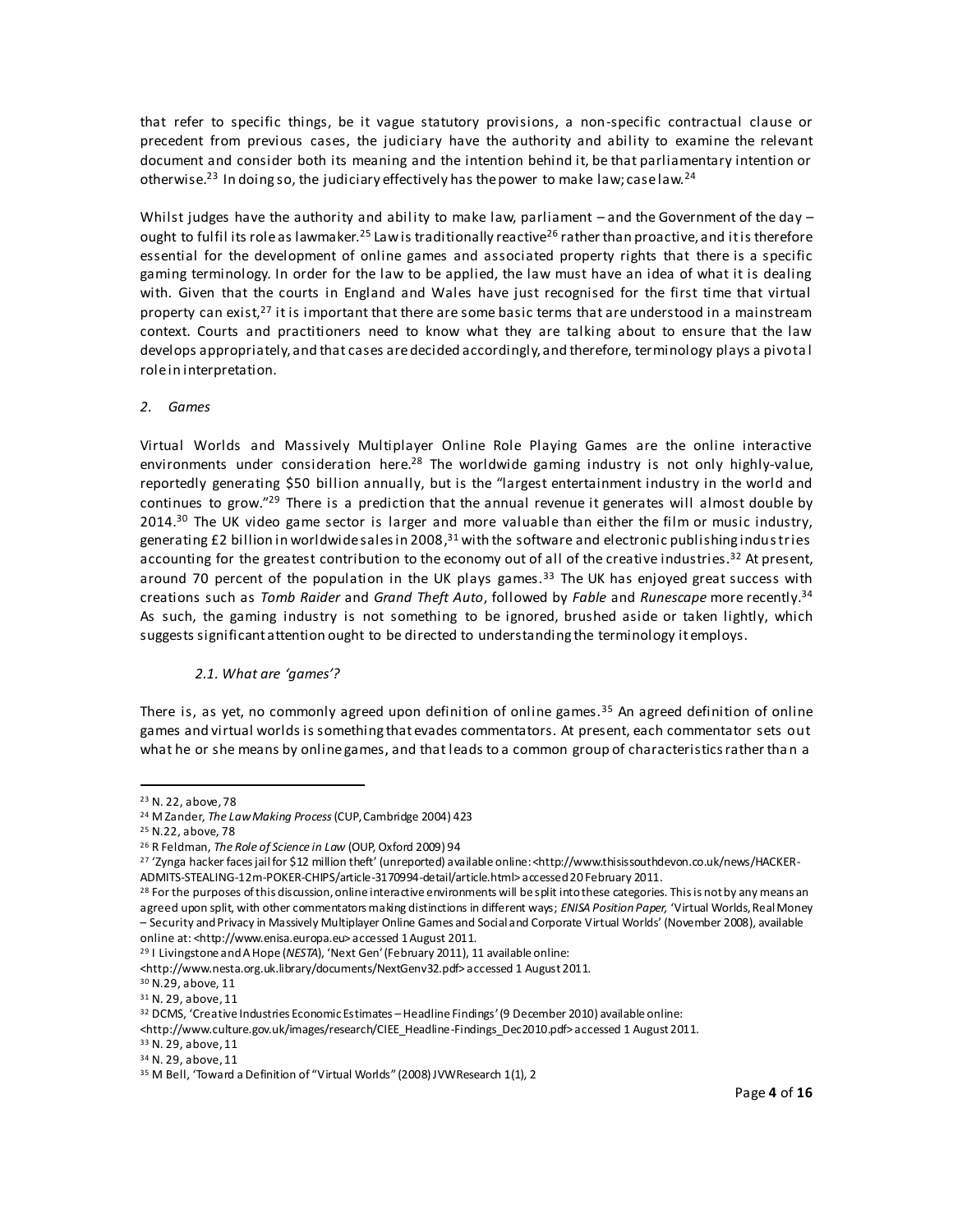definition. Kennedy for example proposes that online games and virtual worlds have a number of shared characteristics including persistence.<sup>36</sup> Bell has considered this further, developing a definition, which he suggests is suitable for virtual worlds and which identifies themost the dominant characteristics of onl i ne interactive spaces. According to Bell's definition, a virtual world is, "A synchronous, persistent network of people, represented as avatars, facilitated by networked computers."37 The Virtual Worlds Review offers a different perspective, suggesting that virtual worlds vary in style, content and theme, but have certain characteristics in common. This suggestion, is not dissimilar to that of Bell, however, it does state that there are six common characteristics rather than four; a shared space with a graphical user interface, immediacy, interactivity, persistence and socialization.<sup>38</sup> This definition shares some of the suggestions put forward by Bell, but adds to his definition to offer a fuller, more detailed version. This again highlights the lack of a widely used, uniform definition.

The lack of a widely accepted definition of online games and virtual worlds is indicative of their problematic nature. Difficulties in defining the entity can make it equally challengi ng to determine rights and responsibilities in the event of a disagreement. However, the lack of definition also highlights how the terminology of online gaming can cause difficulties for mainstream bodies to deal with games. If experts cannot agree on a definition, this can perhaps make life less-straightforward for those adjudicating on disputes if they are unfamiliar with the entity, the elements of it and its functionality. The definition, much like the terminology is essential to an understanding of what exactly an online game is, and what it involves. This is especially the case when dealing with MMORPGs because simply referring to them as games is misleading. At a very basic and simple level, they are games, but they are not games in the sens e that *Monopoly* or *Scrabble* are games. There are more aspects and more complexities to the function, operation and creation of MMORPGs than there are to the traditional portrayal of a game, such as a board game for example. Even referring to them as computer games, whilst more accurate, still fails to convey their nature. A computer game can refer to a range of things, from a CD-ROM based game, to a card game played on a PC to an online game on a website such as *Miniclip.com*. Each of these, whilst computer games, is different to a MMORPG because each one has different characteristics. As such, accuracy is important when dealing with MMORPGs and Virtual Worlds. Accuracy is not the only linguistic prerequisite when dealing with online gaming issues, but for the purposes of this discussion, it is the mos t important. Costikyan suggests that to define what a game is, it is necessary to consider what constitutes a good game; especially, which experiences a user desires and would like to repeat.<sup>39</sup> Such a supposition offers one method of defining a game and much like the range of definitions on offer, there are a range of methods for determining them.

# *2.2. Types of Game*

The difficulties present in attempting to define a virtual world or online game are replicable when it comes to distinguishing between the types of online space. Once again, the need for accuracy is critical in determining which category a particular online entity falls into. Language has an important role to play in this as well as in regulating game items, objects, characters and contracts. The use of language is essentia l to our descriptions of items, events and occurrences. As such, it is important to be able to distinguish between different categories of online interactive environment. In the physical world, language is used to distinguish between different leagues in sport,<sup>40</sup> between different degrees of relationship, between

<sup>&</sup>lt;sup>36</sup> R Kennedy, 'Virtual Rights? Property in Online Game objects and Characters' (June 2008) Information & Communication Technology Law Vol 17(2), 95

<sup>37</sup> N. 35, above, 2

<sup>38</sup> Virtual Worlds Review, 'What Is A Virtual World?' <http://www.virtualworldsreview.com/info/whatis.shtml> accessed 1 August 2011.

<sup>&</sup>lt;sup>39</sup> G Costikyan, 'I Have No Words & I Must Design: Toward a Critical Vocabulary for Games' CGDC Conference (2002), 33, available online: <http://www.digra.org/dl/db/05164.51146.pdf> accessed 1 August 2011.

<sup>40</sup> For example, in football and rugby, the highest league is referred to as the premiership.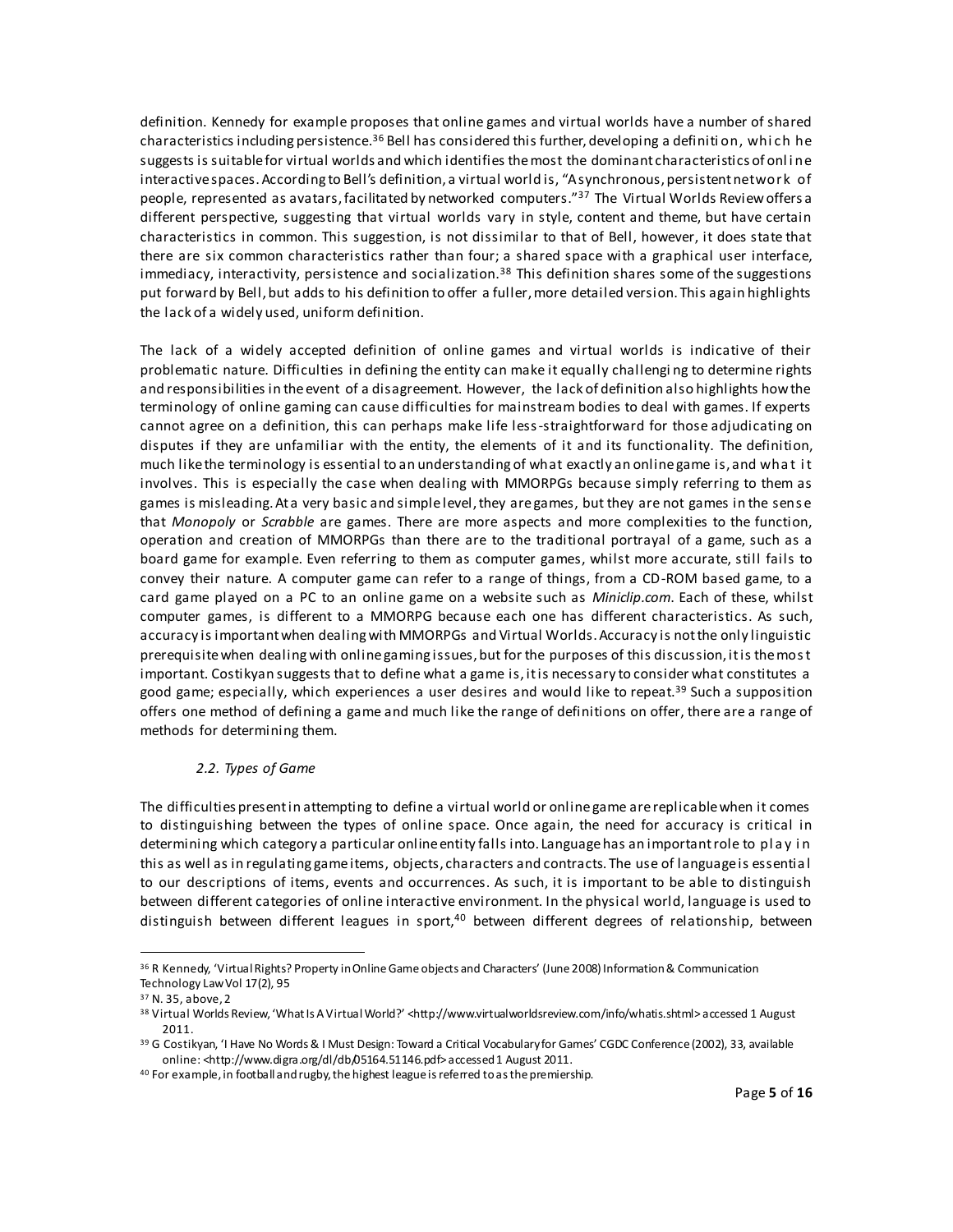different classes of competitors and almost everything else that forms an essential part of life. It is much the same in the virtual environment; language is essential to distinguish one game from another, one category of online environment from another, and games from worlds.

However, unlike sports leagues, degrees of relationship and classes of competitor, the language that would distinguish different categories of game and world is not yet commonly agreed upon. Neither is it widely used or commonplace. At present, different commentators categorize different online games and worlds in different ways, and use different rationales. Reynolds for example, splits the types of MMORPG and Virtual World into four categories; civic worlds, game worlds, social worlds and corporate worlds. 41 Sheldon however, retains a greater degree of simplicity and divides online environments into just two categories; virtual worlds and online games.<sup>42</sup> Duranske appears to follow this distinction of world and game but in some specific instances appears to remain undecided how to classify a particular online environment. This is evident from the categorisation of *World of Warcraft* and *EverQuest II* which he suggests can be both worlds and games.<sup>43</sup> Whilst this may be true, it does appear to defeat the object of categorising online environments and is therefore less than helpful. If however, worlds and ga mes c a n be classed as one and the same depending on their characteristics, then terminology will be even more important when it comes to separating the categories. Terminology will also be important for explaining why a particular environment falls into a particular category. If worlds and games can be the same, then an agreed set of terminology is even more important for the distinctions between games, worlds, and combinations of the two.

Other commentators adapt different methods of distinction, with Alemi categorising online games and virtual worlds according to whether or not they are scripted or unscripted environments.<sup>44</sup> Alemi explains this distinction in terms of whether or not the games require users to follow a certain pathway of levels, completing set tasks and challenges as they progress through the ranks in order to reach the highest level , gain the greatest gold or defeat the ultimate opponent in achieving an ultimate goal of the game. In this way, the distinction is based on freedom. In a scripted environment,<sup>45</sup> according to Alemi's distinction, a user will have very little freedom to do as they please, and will be confined to certain activities at certain times. Conversely, in an unscripted environment,<sup>46</sup> a user will have significantly more freedom to do as he or she pleases, because there will be no set tasks, challenges or achievements in order to reflect sta tus or progress. Unscripted environments allow users to develop their online persona at a pace that suits them. It also allows them to complete various stages of their online experience in the order which they so choose (within reason). An unscripted environment would be more reflective of a virtual world such as *Second Life* where users do not have to *do* anything other than exist and explore, if that is what they choose to do. Therefore, based on Alemi's categorisation, a scripted environment would be typically reflective of an online game i.e. *World of Warcraft* or *EverQuest II* for example, where a user is required to meet certain challenges in order to 'level up' and progress.

Much like the situation with the definition of online games and virtual worlds, the categorization is also problematic. It is possible that the categorization of games will also be determined by reference to characteristics of each type of game. Costikyan believes that the meaning of a game can be determined

<sup>41</sup> R Reynolds, 'The Four Worlds Theory' (August 2005) available online:

<sup>&</sup>lt;http://terranova.blogs.com/terra\_nova/2005/08/the\_four\_worlds.html> accessed 1 August 2011; N. 29, above, 11

<sup>42</sup> D P Sheldon, 'Claiming Ownership But Getting Owned: Contractual Limitations on Asserting Property Interests in Virtual Goods' (2006-2007) 54 *UCLA L Rev* 751 at 757

<sup>43</sup> B T Duranske, *Virtual Law: Navigating the Legal Landscape of Virtual Worlds* (ABA, Chicago 2008) 6

<sup>44</sup> F Alemi, 'An Avatar's Day In Court: A Proposal for Obtaining Relief and Resolving Disputes in Virtual World Games' [2007] *UCLA J.L. & Tech* 6 [20]

<sup>45</sup> N. 44, above, 20

<sup>46</sup> N. 44, above, 26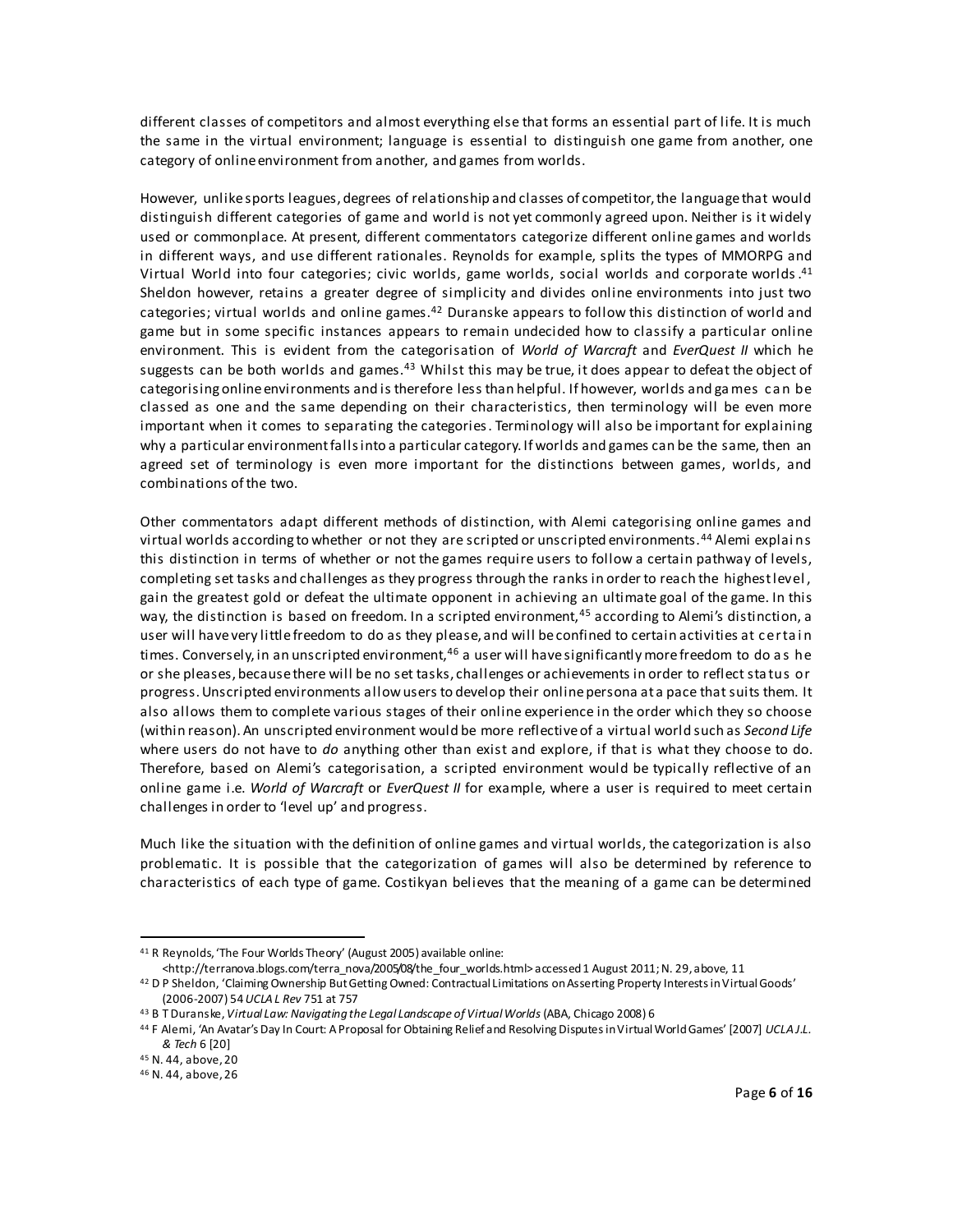from its arrangement, "A game's structure creates its own meanings."<sup>47</sup> This is an important point when dealing with terminology of a niche area. Whilst the language and terms in this paper have thus far been discussed in a vacuum, Costikyan highlights that it is necessary to add context to the terms in order to derive meaning. He also provides the perfect example of meaning, using monopoly money to demonstrate his point; giving someone monopoly money outside of a game of monopoly is meaningless. As soon as the gesture is repeated within the game of monopoly however, it derives meaning and value. The context is arguably critical. This point is also reiterated by Steinkuehler, who suggests that language is about more than words, it is about literacy in online interactive environments.<sup>48</sup>

### 2.3. *The Challenges*

The challenges posed by online games and virtual worlds do not solely relate to the concepts of intellectual property, virtual property, privacy and technology. There are other issues that are related to the language, and interpretation of both gaminology and gaming practices.

In complex areas of the law, such as contract, the courts tend to adopt the principle of "ordinary and natural meaning" when interpreting statutes. Adopting the principle of "ordinary meaning"<sup>49</sup> will be of limited use – if any at all – in gaming disputes, especially for terms such as nerfing, wizarding and killstealing.<sup>50</sup> These are not words that are used in everyday situations. Nor are they words commonly read in contracts or particulars of claim. These and other words are part of a niche language where words have specific meanings and specific connotations for behaviour and actions in games and virtual worlds. If an "everyday ordinary meaning"<sup>51</sup> was given to wizarding, one could suppose it refers to the act of being a wizard, or the act of practising magic. In fact, in a gaming context it refers to acts of punishment and discipline that are carried out by characters of a certain rank or standing in the gaming environment.<sup>52</sup> The "ordinary" meaning as interpreted in the real world bears no resemblance to the natural meaning in a game context. This sole example serves to highlight the potential dangers and difficulties that lie ahead for game-related disputes that appear before the judiciary. And this is just one of the terms.

Alongside the challenges online games pose to the traditional applications of intellectual property and property rights, online games are now beginning to challenge the long-established approaches to legal interpretation. The terminology of MMORPGing is concerned with language, law and how it is interpreted. Law as a reactive force<sup>53</sup> responds to challenges or difficulties and the area of gaming is one such force for which a response is awaited. Both Parliament and the courts need to be prepared to meet the challenge and all of the aspects that present potential areas of difficulty. Reports suggest that the UK is rapidly becoming a highly involved gaming society in terms of play, with the emphasis shifting somewhat from development to play.<sup>54</sup> This arguably represents a shift from 2008 when the UK was one of the leading developers and producers of games; it has fallen from third to sixth in the world league table of developers.<sup>55</sup> Such developments will more than likely lead to a range of gaming disputes, especially if more people are becoming involved in gaming, and others have greater expectations of their rights in online environments. The shift from developer-led to player-led was set by South Korea and reports suggest that the UK is following their example.<sup>56</sup> Accordingly therefore, the courts should be prepared for

<sup>47</sup> N.39, above

<sup>48</sup> C Steinkuehler, 'Massively Multiplayer Online Gaming as a Constellation of Literacy Practices' [2007] E-Learning 4(3) 297, 300, available online: <http://dx.doi.org/10.2304/elea.2007.4.3.297> accessed 1 August 2011.

<sup>49</sup> See below at 'Language & Law'

<sup>50</sup> See below at Terminology

<sup>51</sup> N. 21, above

<sup>52</sup> See below at Terminology

<sup>53</sup> N.26, above

<sup>54</sup> Jeremy Vine, BBC Panorama, 'Addicted to Games?' First broadcast 6 December 2010.

<sup>55</sup> N. 29, above

<sup>56</sup> N. 54, above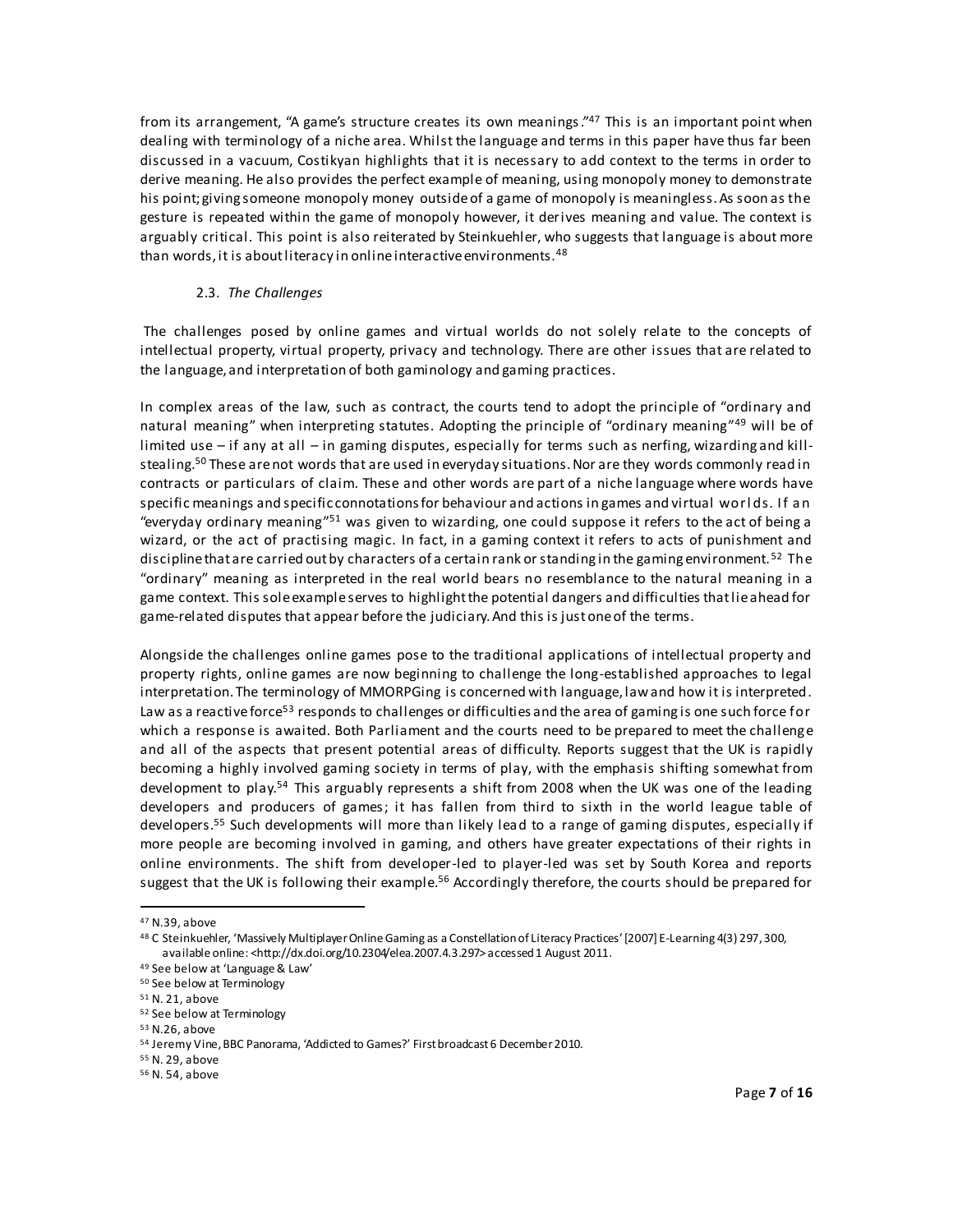the challenges facing them, and learn from South Korea rather than being caught unaware and unprepared.

#### *3. Interpretation, gaming and the law*

Law is concerned with many things; and one of those concerns relates to the interpretation of specific wording in statutes.<sup>57</sup> The interpretation of statutory wording is one critical function of the judiciary.<sup>58</sup> As such, it is important that the correct interpretation is reached otherwise it could potentially lead to a disastrous result for individuals, larger groups and even society as a whole. When judges are faced with interpretation or disputes over language, there are different approaches that can be adopted: literal rule, <sup>59</sup> golden rule<sup>60</sup> and mischief rule.<sup>61</sup> Each rule or approach to interpretation rests on some understanding of terminology and what it refers to. Attempting to interpret things which are not understood – as is the situation in online interactive environments - is a highly undesirable position for the judiciary a s they a re essentially giving effect to parliamentary intent<sup>62</sup> and filling the gaps in that intent. By doing so, the judiciary are creating law.<sup>63</sup> If there are gaps in the terminology, this could lead to a body of law which is fundamentally flawed and even incompatible with that which it seeks to regulate.

Given that there are potential options open to the law to correct itself, it may not seem significant to accurately define objects, items and rights when afforded the opportunity to do so. Currently, there are no dedicated bodies of law that relate specifically to online games, gaming properties or the protection of intangible property developed through interaction in a multi-user space. Despite this, intellectual property through copyrights and trademarks does attempt to provide regulation, albeit to a limited extent. Due to this situation, and the novelty of gaming in the eyes of the law, it is even more important that there is a recognised – and accepted – set of definitions relating to online games and gaming terminology. Such a recognition could potentially reduce the disparity in dispute resolution and also provide a general l evel of understanding amongst those dealing with the issues that have started to arise before the courts in the UK this year.<sup>64</sup>

The distinctions between games <sup>65</sup> and worlds, <sup>66</sup> and scripted <sup>67</sup> and unscripted <sup>68</sup> probably mean very little to the vast majority of people. However, if these terms are explained, they have a significant impact upon potential property – and other – rights that may accrue to users. The lack of a set of uniform terms in this area provides even greater challenges, and also suggests that there is a crucial demand for an agreed a nd recognised set of definitions. There is an emerging body of literature and commentary<sup>69</sup> in this field, and given this, there appears to be no agreed uniform terminology. Although unsurprising, the lack of terminology is also unhelpful, especially when the more detailed aspects of these online spaces are examined and subjected to scrutiny because a lack of standard terminology means that each commentator sets out to explain what is meant by a particular phrase or term.<sup>70</sup> This may seem like an insignificant

<sup>57</sup> N. 22, above, 78

<sup>58</sup> N. 22, above, 78

<sup>59</sup> *R v Goodwin* (2005) EWCA Crim 3184

<sup>60</sup> *River Wear Commissioners v Adamson* (1877) 2 App Cas 743

<sup>61</sup> *Heydon's Case* (1584) 76 ER 637

<sup>62</sup> N. 24, above, 166

<sup>63</sup> N. 24, above, 166

<sup>64</sup> N. 27, above

<sup>65</sup> e.g. *EverQuest II, World of Warcraft,* and *Lineage II* are just some games available.

<sup>66</sup> e.g. *The Sims Online, Habbo Hotel, Club Penguin* and *Second Life* are just some of the virtual worlds available.

<sup>67</sup> N. 44, above, 20

<sup>68</sup> N. 44, above, 20

<sup>69</sup> See for example, G Lastowka, *Virtual Justice*: *The New Laws of Online Worlds* (Yale University Press, 2010)

<sup>70</sup> See for example, S J Horowitz, 'Competing Lockean Claims to Virtual Property" (2007) 20 *Harv J.L & Tech* 443; T Westbrook,

<sup>&#</sup>x27;Owned: Finding A Place for Virtual World Property Rights' (2006) *Mich St L Rev* 779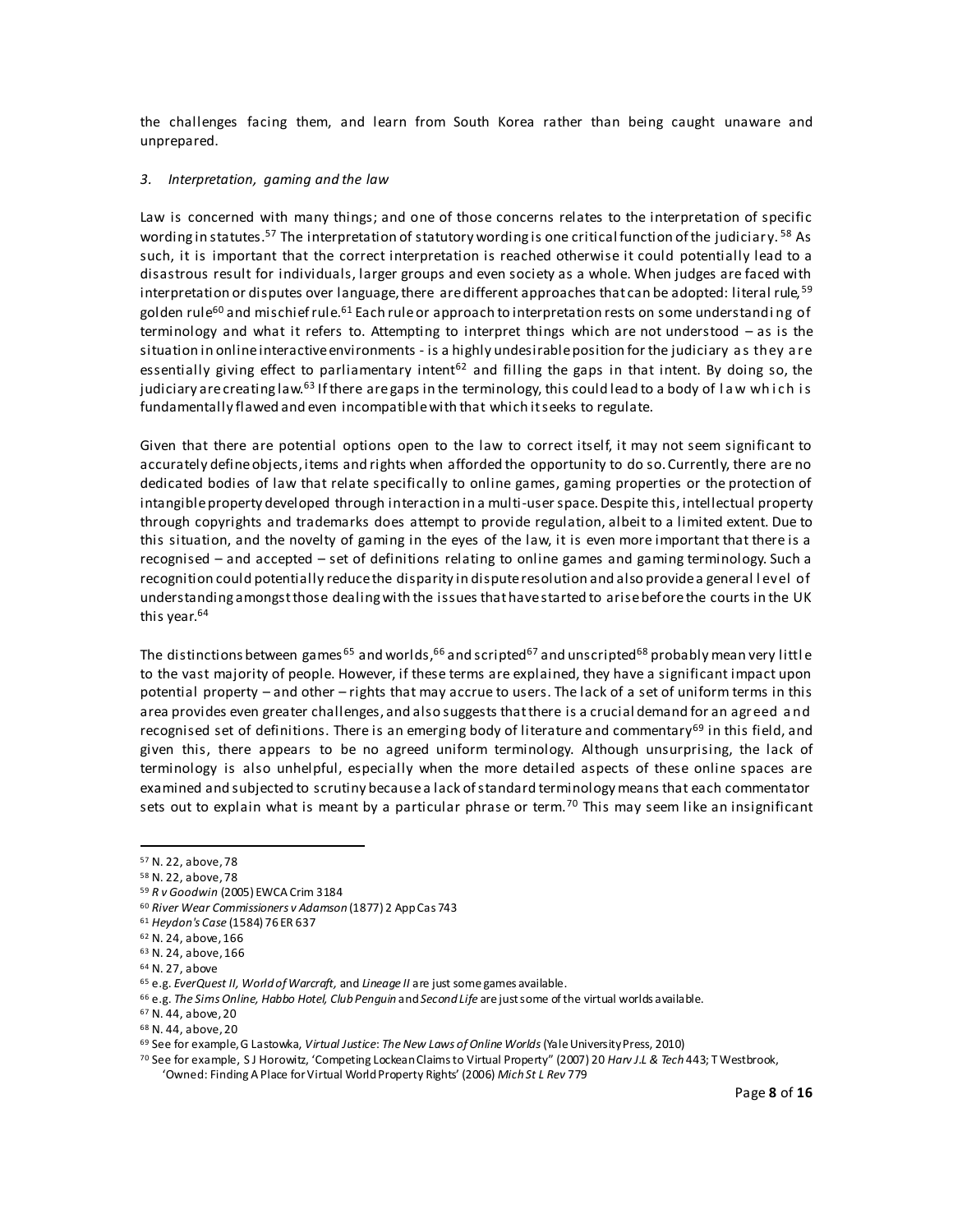point. However, given that the law is concerned with precision drafting and detailed arguments hinging on the minutest of details – especially in contractual disputes – it seems desirable that there should be an adoption of standard terminology. This is arguably more important given that virtual worlds and massively multi-player games are regulated by EULAs, which are contractual documents.

At present this may seem like a high demand given that the law in the UK has had few dealings with virtual property disputes. However, there is a growing trend both in the West<sup>71</sup> and in Asia of virtual disputes reaching real world courts. In fact, the very first recognition by a UK court of a game-related virtual property occurred in February 2011 - when a judge at Exeter Crown Court convicted a man of computer misuse in hacking into game accounts with the purpose of stealing virtual currency then exchanging it into real currency for his own, illegitimate benefit. The judgement handed down expressly referred to virtual gaming property and assets for the very first time in the UK.<sup>72</sup> This is a significant development despite the fact that it was not a judgement by the higher courts; the UK courts have expressly recognised that virtua l gaming property not only exists, but that rights can attach to it. Whilst it is true that virtual property has been recognised by statute through copyright law from its initial inception in the 1700s,<sup>73</sup> and digital property is also widely recognised through online downloads, the recognition of property in a gaming context is significant. Such a judgement is likely to be only the first of many if the example of South Korea is to be followed. South Korea not only deals with hundreds of virtual disputes each year, but even has its own dedicated team of police officers to investigate such disagreements<sup>74</sup> and a special committee to examine the contracts that govern online gaming.<sup>75</sup> This judgement is also significant because it relates to the ongoing debate concerning who has the rights to gaming property.

This all suggests that online gaming and online social spaces are proving to be more valuable to users tha n just an escape from reality.<sup>76</sup> Users are beginning to realise that they have rights in such virtual spaces, and are willing to go to court to prove this.<sup>77</sup> This in turn suggests that the legislature and the judiciary need to be prepared. However, this is one area where the law has the potential to be proactive and not be caught on the 'back foot'!

### *4. Language & Law*

The 1975 Renton Committee on the Preparation of Legislation<sup>78</sup> outlined four main categories relating to complaints about statutes. Two of these were the obscurity of language, and the over-elaborated provisions.<sup>79</sup> The obscurity of language and the over-elaboration of statutory provisions suggests that legislation was more concerned with artfulness than accuracy and user-friendliness. This highlighted 36 years ago that problems can arise where legislation and terminology interact but do so without a dequa te understanding of each other. This suggests that there have been long-standing tensions between the two separate disciplines of language and law, which reflects the tensions between the contemporary debates in law and language. It is possible to see that these two categories of complaint about statutes can be applied to online games; the language used is obscure to many who are not experts or even gamers, and is

<sup>71</sup> In the USA cases concerning *Second Life* and *World of Warcraft* have been commenced: *Hernandez v Internet Gaming Entertainment*, U.S. Dist. Ct. Southern District of Florida, Case No:07-CIV-21403-COHN/SELTZER; Blizzard Entertainment Inc., v In Game Dollar, LLC, US Dist. Ct. Central District of California, Case No: 8:07-cv-00589-JVS-AN; *Bragg v Linden Research Inc*. (487 F.Supp 2d 593 E.D. Penn) [2007]

<sup>72</sup> N. 27, above

<sup>73</sup> Statute of Anne, 1710

<sup>74</sup> Ung-Gi Yoon, 'Real Money Trading in MMORPG Items From a Legal and Policy Perspective' *Journal of Korean Judicature*, Vol. 1, pp. 418, 2008

<sup>75</sup> N. 74, Above, 418

<sup>76</sup> DM Koo et al, 'Experimental Motives for Playing Online Games' *Journal of Convergence Information Technolo*gy (2007) 2(2) 37, 40

<sup>77</sup> N. 71, above

<sup>78</sup> N. 22, above, 75

<sup>79</sup> N. 22, above, 75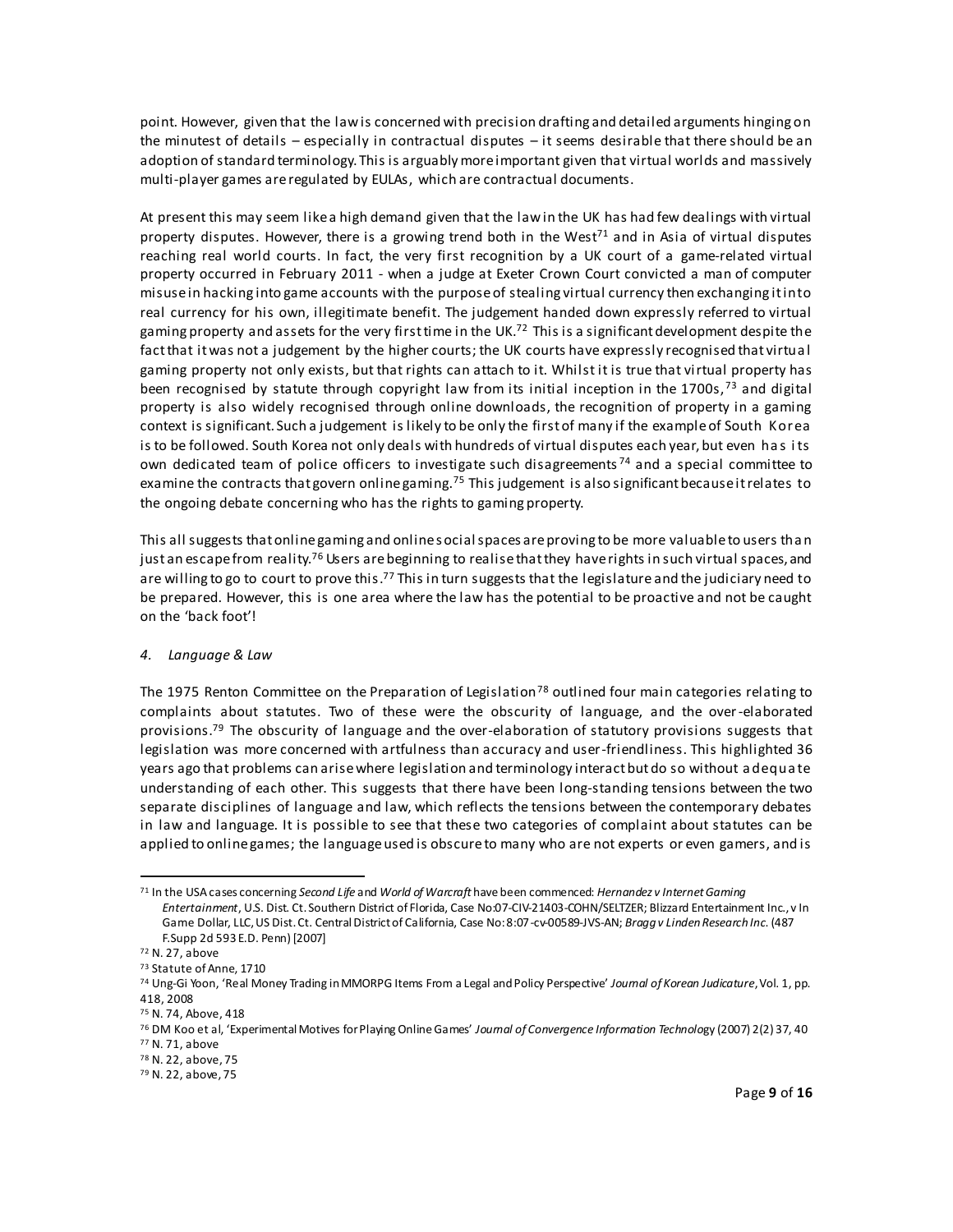not found in mainstream terminology. In addition to this, where there is an attempt to define something accurately, there is often little or no agreement between commentators about the definitions, and as such, they tend to become over-elaborate. It is easy to foresee that there could be serious difficulties with the workability of any statute that could be presented in order to address issues relating to online games and virtual worlds.

Whilst a statutory instrument relating solely to issues raised by online games and virtual worlds is unlikel y to be produced, the dangers associated with any form of regulation remain prominent. It is more likely that online games and virtual worlds will be dealt with through some form of independent governing body, similar to that of the Football Association.<sup>80</sup> Nevertheless, there must still be an appreciation of the problems associated with the language and terminology of online games and virtual worlds, and the potential dangers of inaccuracies.

Legislation is drafted by Parliamentary counsel.<sup>81</sup> Despite the numerous pressures that are placed on counsel, "if one principle is to be pursued above all others, it is surely the need for clarity of expression and meaning."<sup>82</sup> Such a conclusive statement by Slapper and Kelly reflects what the predominant aim of all legislative drafting should be, especially in technical or technological areas of the law. Clarity of expression is needed, but so too is clarity of meaning or definition. It is unlikely that there will be clarity of expression until there is also clarity of meaning. Just like law and language, clarity of expression and definitional clarity are inter-reliant too. Of course, before drafting can be completed, there needs to be a level of understanding and acceptance of terminology relating to that which is the subject of legislative drafting. Without an accepted and accurate set of terminology, it is futile to draft legislation because the legislation could prove inaccurate and unworkable. If this were to be the outcome then there would be a greater burden placed on the judiciary to almost "correct" the law, compounding the reactive nature of law. However again, without an understanding and working knowledge of specific terms, this would be unlikely and could even result in substantial unfairness in the law, which is undoubtedly an undesirable outcome.

It would therefore seem that both drafting and interpretation are critical elements for the sphere of online gaming and its legal presence. It is undesirable to attempt regulation through the law until there is recognition and acceptance of how games work, and the game meaning attributed to everyday words. The different meanings for phrases when they are applied to online gaming are a crucial part of gaming terminology. This general principle is accepted by commentators who recognise that legislation is a method of communication that includes language and the inherent complexities associated with language. The most complex attribute being the one that could cause a number of difficulties for the law in r elation to online gaming; "words can have more than one meaning and ... the meaning of a word can change depending on its context."<sup>83</sup>

There are several approaches to statutory interpretation<sup>84</sup> that are available to judges and the courts in England and Wales to assist them in making the correct decisions and interpreting relevant legal documents accurately. The approaches to statutory interpretation include the golden rule, the literal rule and the mischief rule. The most alarming approach to statutory interpretation for online games would be the literal rule, largely due to the disparity between the meaning of terms in the physical non-gaming world and their differentiation in the gaming sphere. The use of the literal rule could provide some interesting if strange judgements, which is why it is a relief that the literal rule is balanced by the golden rule where necessary.<sup>85</sup> Depending on which approach is adopted, the potential outcome of a case can be

l

<sup>85</sup> N. 22, above, 86

<sup>80</sup> Credit for this example must be passed on to those present at the conference presentation of this primitive work.

<sup>81</sup> N. 22, above, 75

<sup>82</sup> N. 22, above, 77

<sup>83</sup> N. 22, above, 79

<sup>84</sup> See above at 3, 'Interpretation, Gaming and Law.'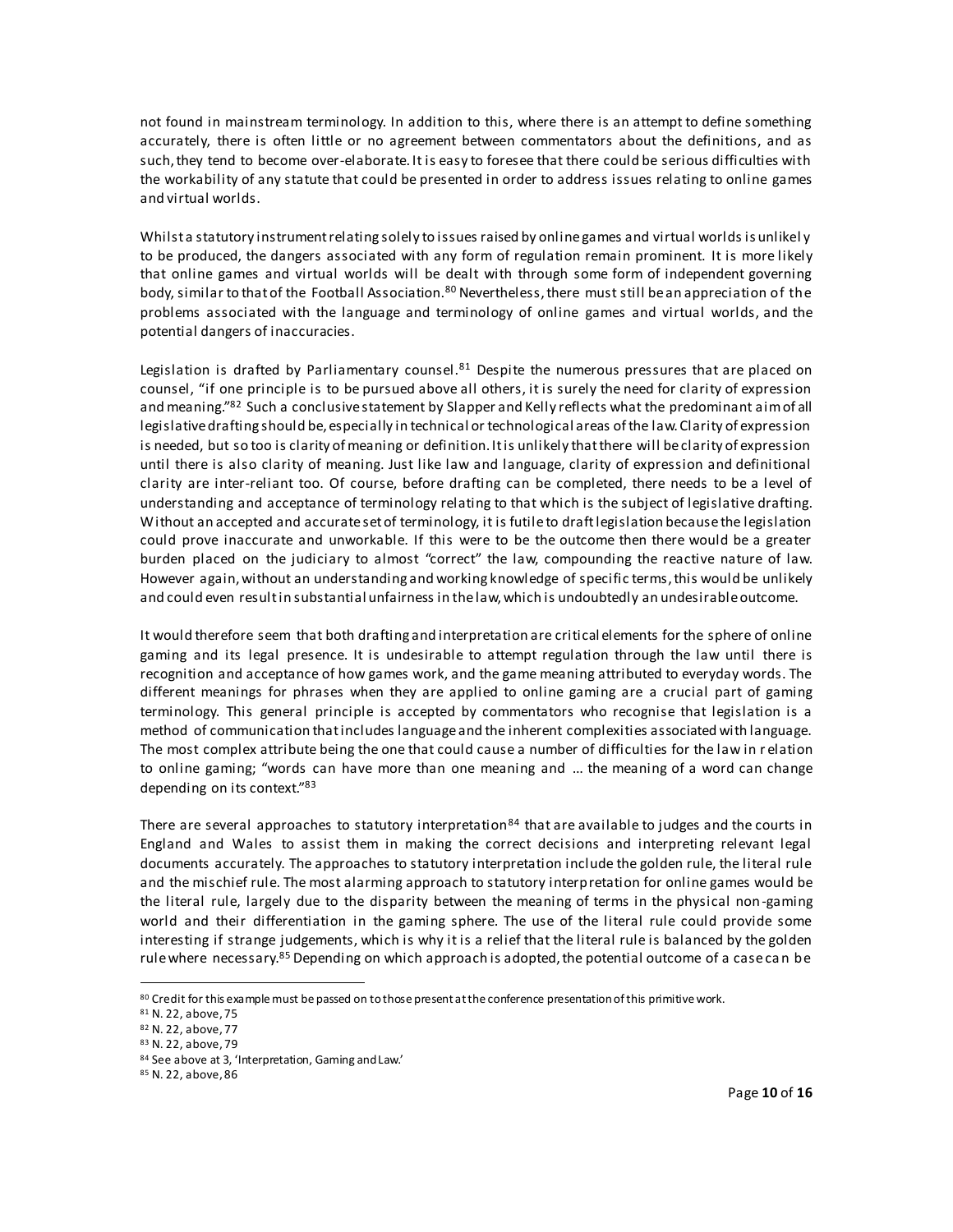affected. Consequently, it would be interesting to critique a particular phrase and scenario deployed in an online gaming situation and determine what the outcome would be depending on which approach to interpretation is adopted. However, there is no statute relating to online games as yet in England and Wales so such an exercise cannot be completed.

Given the potential for different outcomes, and even potentially unfair outcomes, it is apparent that there is a need to ensure the correct definition of gaming phraseology is used. Failure to do so could result in a n incorrect and inaccurate approach to legal disputes over online gaming.

## *5. Terminology:*

Niche areas of interest often have their own specific terms and language. Property law for example uses terms such as lessee and lessor, covenant and easement. This is just one area of law that has its own distinct set of terms, as does the law of contract, and the criminal law in England and Wales. Equally, the law relating to online gaming could also benefit from acceptance of its own distinct terms. Online ga mi ng has a host of different terms relating to specific aspects of online interaction and precise elements of interaction with a specific online space. Within the broad category of online gaming, there are various subcategories, and in addition to this, there are even platform-specific terms too; certain games or worl ds have specific characteristics and therefore have specific language relating to them. It is therefore inappropriate and ill-advised to use general terms instead of the correct term when referring to such things. Referring to a game item or aspect from one game and applying that to other games could prove to be disastrous, not to mention incorrect. In an area where precision is required, accuracy is also advoc ated in dealing with the terminology surrounding online interactive spaces.

# *5.1. The problem with 'MMOG' and 'MMORPG:' distinctions between games and worlds*

The use of the generic terms (or perhaps, more accurately acronyms) MMOG – Massively Multiplayer Online Game - and MMORPG – Massively Multiplayer Online Role Playing Game – highlight the predominant issue in this emerging area of law, and exemplify the difficulties with generalisations in relation to specific terms. MMOG and MMORPG refer to a broad categorisation of online spaces and interactive environments. Both terms equally fail to differentiate a particular category from others. Equally, neither term seeks distinction from virtual worlds. This in itself is difficult because there are different characteristics and implications that arise depending on which category the online space falls into. Moreover, no single acronym can suffice to apply to each type of game. Different groups of games have different categories and within those categories there are distinguishing characteristics for di fferent groups. It is important to understand the differences because they can help us to accurately define these different groupings.

The generic phrase of "gaming" covers a multitude of categories, the components of which all have different characteristics. That these different categories are distinct from each other is unsurprising. Wha t is surprising is the range of differences and the attributes that coincide with each of the categories. On a simplistic level for example, there is a need to split online games into two main groups: MMOGs and Virtual Worlds. However, these categories can then also be further split. Each of the subcategories also have defining characteristics too. These different groupings may seem somewhat trivial and minor but the characteristics relate to the terminology, and if some categories of game do not have the same characteristics as others, treating them as though they do could cause problems.

# *5.2. Scripted, unscripted and scripting*

Page **11** of **16** Alemi points out that there are sub-categories that also need distinguishing from the main gaming classifications. There is also a need to distinguish between scripted environments and unscripted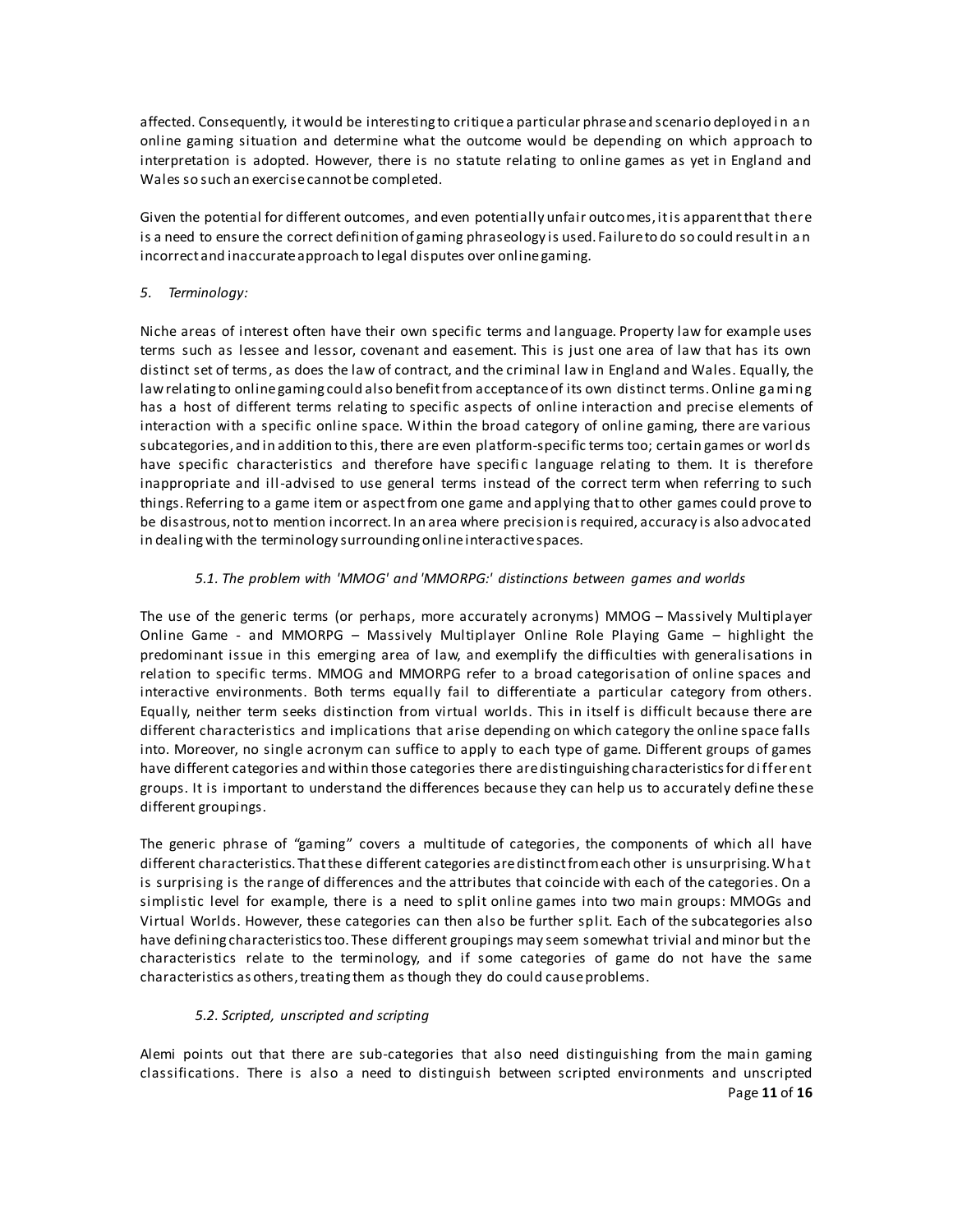environments.<sup>86</sup> Scripted environments refer predominantly to games. Games are said to be scripted because they require users to complete certain tasks and challenges and meet certain objectives in order to be able to progress to the next level and finish the game. Within traditional MMORPGS, which are scripted environments, there is less potential for individual users to engage in the process of scripting. Scripting refers to the activity of writing program code in order to generate objects and items within the game. Scripting is not to be confused with scripted and unscripted games; scripting is a process whereas scripted and unscripted are descriptors of game type.<sup>87</sup>

The use of scripted and unscripted as terms to describe game categories, grows in complexity when it is considered that due to the size of virtual worlds and online games. There is the potential for a virtual world – which is an unscripted platform – to contain a scripted game i.e. within *Second Life* there are a number of scripted role-playing games and a number of non-role-playing games for users to interact wi th. Consequently, if it is accepted that virtual worlds are usually unscripted and role playing games are usually scripted, it is entirely possible that an unscripted environment can contain scripted elements.

These distinctions may seem unimportant. However, when it is considered that the different categories of game have different EULAs and differing contractual clauses relating to property rights and intellectual property rights, the situation suddenly seems slightly less trivial. Given that most scripted environments tend to be games, the EULAs of these games tend to stipulate that the developers are the owners of all the property rights.<sup>88</sup> Moreover, if unscripted environments are generally virtual worlds, the EULAs of these environments tend to stipulate that users are entitled to property rights.<sup>89</sup> This is a crucial difference and one that could have significant implications in court disputes, which is why it is important that the correc t terminology is used in a specific way.

# *6. Gaming terms*

This paper has explored the differences between the categories of online games and virtual worlds and how they differ. It has also set out why the disti nction is important, and stated that there is a need to recognise this area as having its own distinct set of terminology. Equally, what this paper does not s eek to do is to act as a dictionary for gaminology – the terms are far too varied and numerous for that to be possible. However, it is necessary to discuss a few choice examples to illustrate the demand for understanding and acceptance of gaming terminology and the role it will undoubtedly play in the legal system in due course.

# *6.1. Farming*

Other terms are used to refer to specific entities within games and gaming activities. The terms used are sometimes terms used in the real world and whilst they may have some similarity, the overriding meani ng is different in cyberspace to that in the physical world. One example of this is "farming." If this phrase were to be given its ordinary meaning, most likely this would be interpreted as working the land or caring for the animals so as to generate a living.<sup>90</sup> However, in an online gaming context, farming refers to something with potentially similar attributes but removed from the 'manual labour' and 'living off the land' stereotypes. Farming in an online gaming context refers to the practice whereby people are employed to repeatedly carry out menial tasks in a game so as to generate amounts of game wealth. By repeatedly

<sup>86</sup> N. 44, above, 20

<sup>87</sup> Second Life, 'LSL Portal' (18 March 2011) available online: <http://wiki.secondlife.com/wiki/LSL\_Portal> accessed 1 August 20 11. 88 World of Warcraft EULA, 9 December 2010, available online: <http://us.blizzard.com/en-us/company/legal/wow\_tou.html>

accessed 1 August 2011

<sup>89</sup> Second Life Terms of Service, Clause 7.1. 15 December 2010, available online: <http://secondlife.com/corporate/tos.php#tos12> accessed 1 August 2011

<sup>90</sup> *Collins English Dictionary* (HarperCollins, Glasgow 2006) 306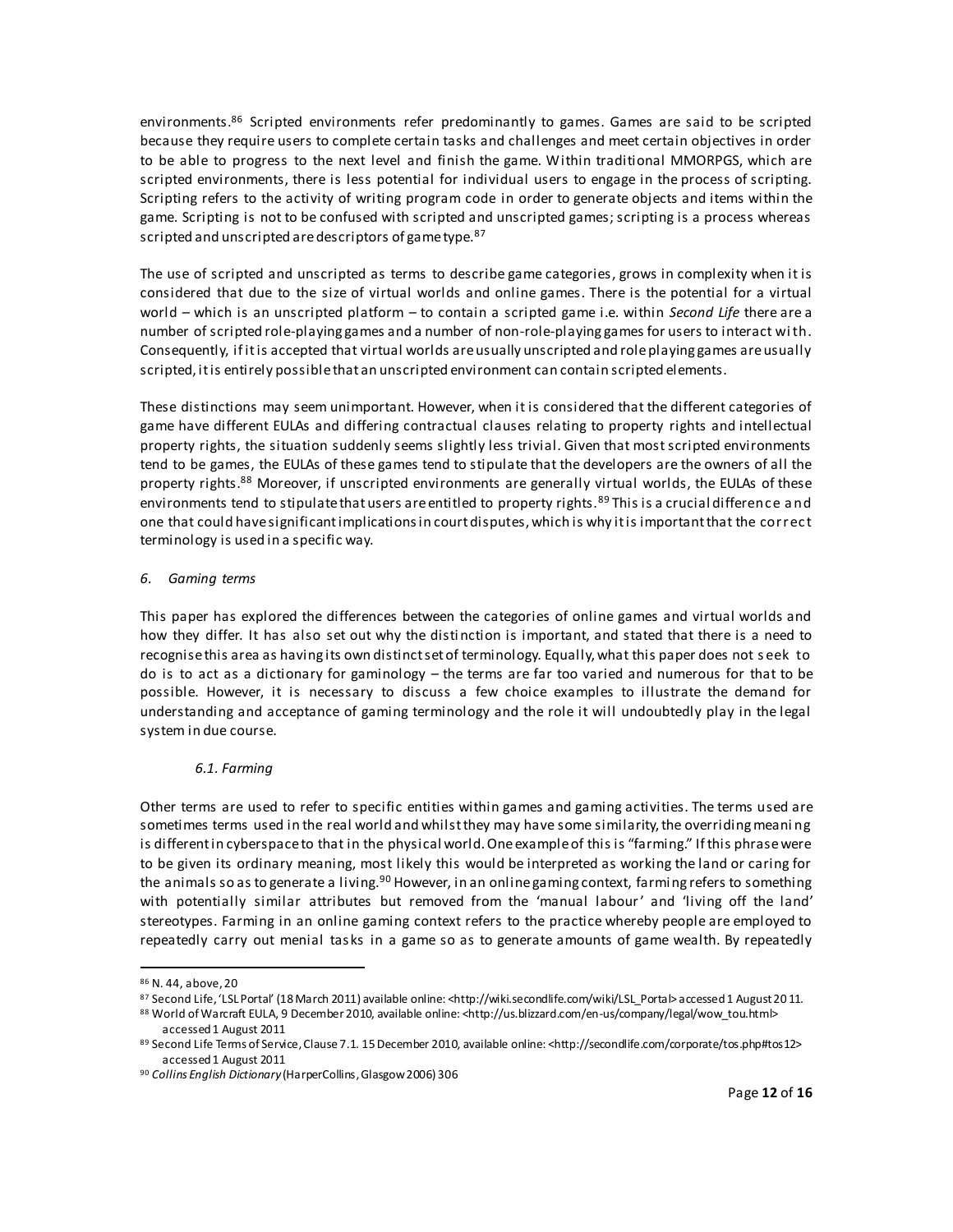performing this task, substantial reserves can be acquired, which can then be sold to other users who do not wish to perform menial tasks themselves. This process is repeated around the clock to amass the greatest possible return. 'Farming' in online games therefore refers to in-game repetitive actions rather than traditional arable or mixed farming operations.

Gold farming is a controversial aspect of online gaming enterprises, and is conducted on a far larger s c a le than farming. Gold-farming refers to the large-scale systems aimed at amassing large amounts of wealth by carrying out repetitive actions. Such activities can be carried out on a professional scale.<sup>91</sup> In some extreme instances, gold farming relates to an extreme form of labour. In some Chinese Prisons, prisoners are forced to engage in gold farming so as to generate a profit for their guards.<sup>92</sup> This controversial and contentious area of online gaming has been the subject of liti gation in the USA in the case of *Hernandez* v *IGE.<sup>93</sup>*

In *Hernandez*, the claimant alleged that *IGE* were in contravention of the EULA of *World of Warcraft* because *IGE* were engaged in collecting and selling game items and currency for real currency, thereby allowing other users to circumvent the lower levels of the game and time-consuming activities. *Hernandez* also alleged that this was devaluing the currency, as well as the efforts employed by genuine users to work through the game. A similar issue was raised in the case of *Blizzard Entertainment Inc v In Game Dollar LLC*. <sup>94</sup> In this case, the developers of *World of Warcraft* (Blizzard Entertainment) issued proceedings against the defendant because the defendant was allegedly involved in assisting users to improve their level within the game in exchange for real currency. Whilst the focus of this case was ultimately on matters under fraud legislation in the USA,<sup>95</sup> *In Game Dollar LLC* was also involved in collecting items and currenc y and re-selling it to other users.

# *6.2. Griefing*

A griefer is an avatar that sets out to cause chaos and upset throughout the game. Griefers bend the rules , cause damage and destruction, and generally disrupt ordinary game activity. Griefing is the activity carried out by a game character within a specific game. These characters are known as griefers, and whilst they are also avatars, they receive special distinction due to their erroneous behaviour. Commentators have already highlighted the distinction between the activities of ordinary avatars and the activities of griefers.<sup>96</sup> Given that MMORPGs and Virtual Worlds rely heavily on the notion of scarcity<sup>97</sup> – that some items are rare creates a demand for the item and therefore interest in the game – the activities of griefers can be even more distasteful.

Foo and Koivisto have explored the idea and activity of griefing, and outline three elements to define griefing: "The griefer's act is intentional; it causes other players to enjoy the game less; the griefer enjoys the act."<sup>98</sup> This implies a significant difference in activity between griefers and ordinary 'law-abiding' virtual actors. Foo and Koivisto also suggest that this broad category of griefers can be further divided, into

<sup>92</sup> D Vincent, *'China Used Prisoners in Lucrative Internet Gaming Work'* (*The Guardian*, 25 May 2011) available online: [<http://www.guardian.co.uk/world/2011/may/25/china-prisoners-internet-gaming-scam](http://www.guardian.co.uk/world/2011/may/25/china-prisoners-internet-gaming-scam)> accessed 25 May 2011

<sup>97</sup> N. 36, above, 95

<sup>&</sup>lt;sup>91</sup> N. 28, above, 3.2.3.3 - Gold farming by humans

<sup>93</sup> *Hernandez v Internet Gaming Entertainment*, U.S. Dist. Ct. Southern District of Florida, Case No:07-CIV-21403-COHN/SELTZER [2007]

<sup>94</sup> *Blizzard Entertainment Inc* v *In Game Dollar LLC* (US Disc. Ct. Central District of California, Case No: 8:07-cv-00589-JVS-AN [2007]

<sup>95</sup> C Renaud and S F Kane, 'Virtual World Industry Outlook 2008-2009' (*Technology Intelligence Group*, 25 August 2008) <http://blog.techintelgroup.com/files/virtual\_world\_outlook\_20082009.pdf> accessed 1 August 2011.

<sup>96</sup> C Y Foo and E M I Koivisto, 'Defining Grief Play in MMORPGs: Player and Developer Perceptions' *Proceedings of the 2004 ACM SIGCHI International Conference on Advances in Computer Entertainment Technology* (ACM, New York, 2004) available online: <http://doi.acm.org/10.1145/1067343.1067375> accessed 1 August 2011

<sup>98</sup> N. 96, above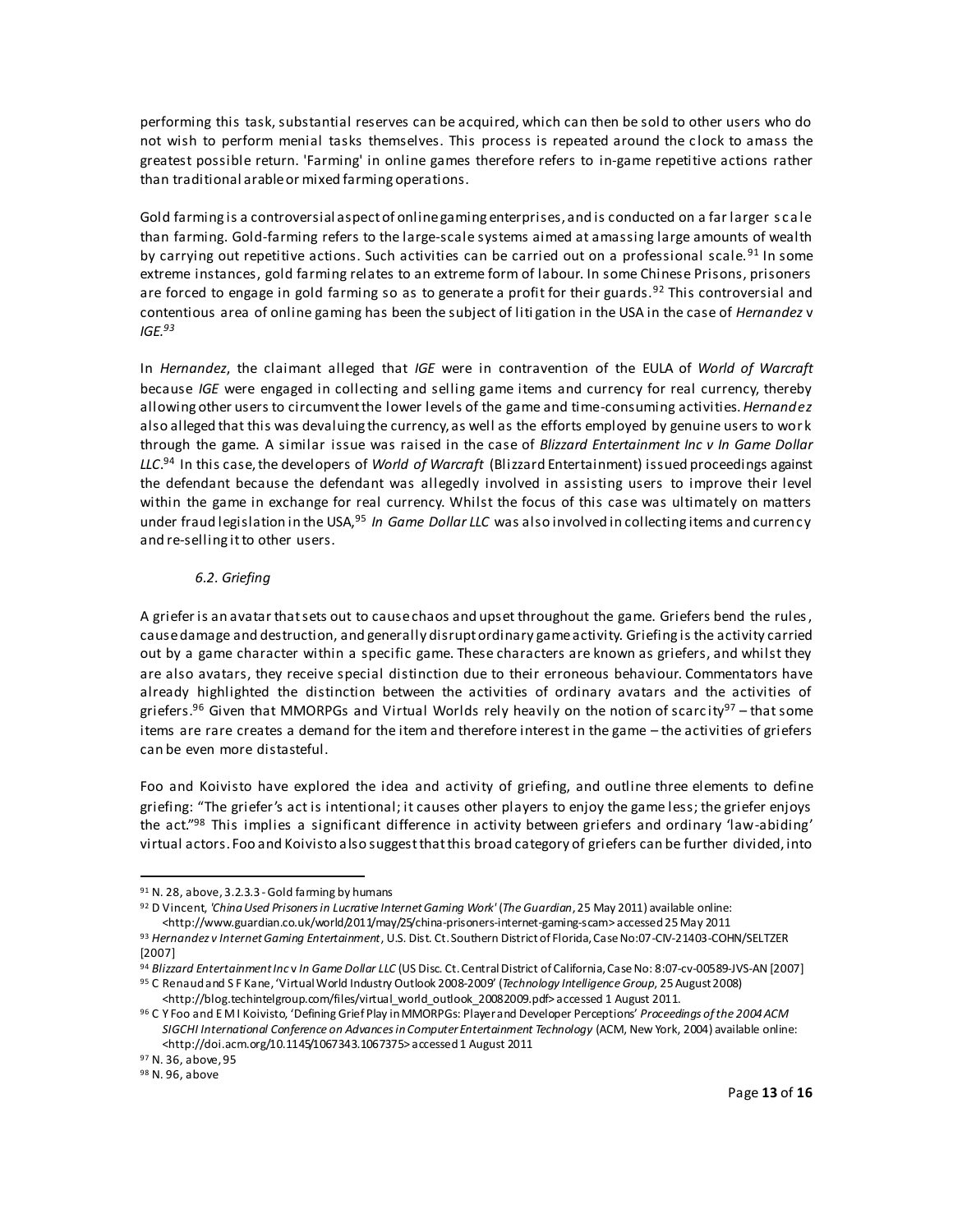those who grief for the sake of griefing, and those who grief for the sake of greed, i.e. 'greed play,' which is defined as an, "act...not specifically intended to disrupt and yet the actor is the sole beneficiary, it is greed play, a subtle form of grief play."  $99$ 

Such activity, alongside the lack of a contractual relationship – and therefore remedy – with other users compounds the difficulties griefers pose. If users have no way of enforcing rights and little degree of fairness in a game, griefers are essentially empowered to cause chaos at will without risk of punishment or reprisals. This example shows just how extreme the situation can be for users when they are required to waive their property rights and they have very few methods of redress.

However, the situation with griefing in a virtual world may differ. If there is a system of griefing ongoing in a virtual world, it is entirely possible that there could be a system of social norms that are deployed against the griefer. Equally, with the users of virtual worlds engaging in the process of scripting and engaging in setting locks on created items, the power of a griefer to disrupt and upset may be somewhat more limited. Again though, the EULAs are the same as those for MMORPGs in relation to userrelationships, there is still no express contractual relationship between users. However, there are property rights for users and consequently, they may be relied upon in order to take action against a griefing character. One potential option would be to commence an action for something similar to nuisance in tort.

In the real world, griefing is not something that is recognised. Instead, criminal activity would be the generic heading. At best, an everyday use of the word grief would refer to upset or emotional distress.<sup>100</sup> The specific activity of griefing would not be recognised in the off-line world. Consequently, whilst the term griefing indicates that it may be something to do with suffering upset, it does not indicate the precise nature or extent of such activity, and is therefore another example of why there ought to be an understanding given to the language of gaming.

# *6.3. Kill Stealing*

Kill stealing in the real world is a concept that has little meaning. Such a phrase could be interpreted to mean stealing the kill of someone or something. However, even then it is of limited use. In the virtual online environments such a phrase is used to describe the activity whereby the hard work of User A is stolen by User B. In a typical situation involving kill stealing, User A will have tracked down an enemy beast or some such character and will be nearing completion of killing the character. Once the kill has been completed, User A will be rewarded with experience points and perhaps even virtual gold or other such rewards.<sup>101</sup> However, User B will come along just before User A has finished the killing process, and User B will 'jump in' at the last moment and finish the kill, thereby stealing both the kill, and the rewards. This process is known as kill stealing.

Whilst such activity is not necessarily outlawed in the terms and conditions of games, it is generally frowned upon. It could be the type of activity that a griefer would engage in for example. In the physical world, such situations are highly unlikely to occur, and even if they did, it is highly unlikely that such a term would be used to describe the event. In this sense, the need to understa nd gaming terminology is critical, especially where there is no offline term that means the same thing.

<sup>99</sup> N.96, above

<sup>100</sup> N. 89, above, 373

<sup>101</sup> WoWWiki, *'Kill Steal'* (World of Warcraft Wiki) available online[: <http://www.wowwiki.com/Kill\\_steal](http://www.wowwiki.com/Kill_steal)> accessed 25 May 2011.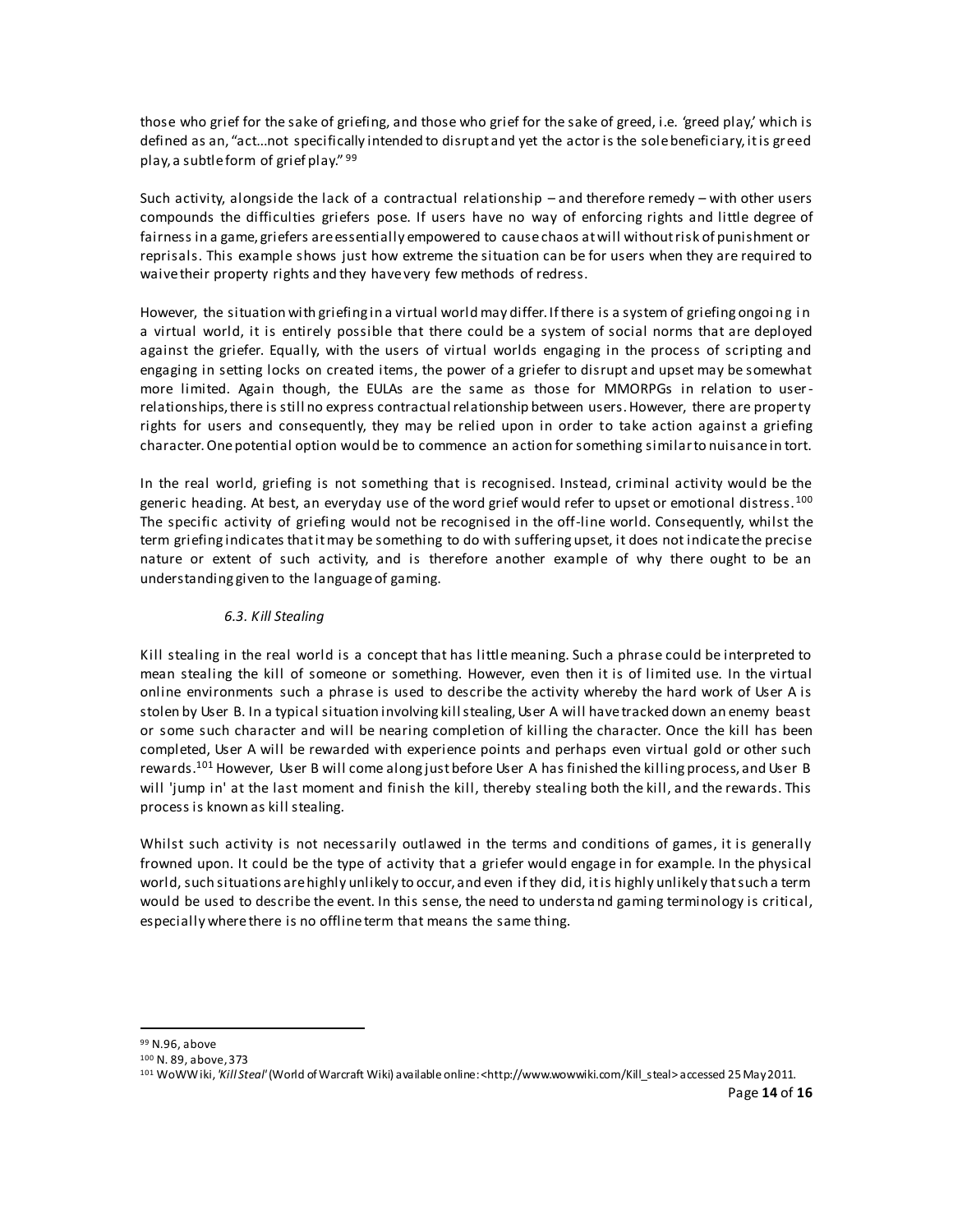#### *6.4. Wizards*<sup>102</sup>

Wizards are a form of avatar – the graphical representation of a game character - in the same way that griefers are avatars. Again, similarly to griefers, wizards are avatars that perform special or distinct functions within a particular game or world. However, even within gaming circles, the term 'wizards' tends to be used in niche areas, and is not in any sense, mainstream. Wizards are generally accepted to be thos e of high skill or respected social standing within the virtual environment. However, wizards are not pres ent in all games and worlds. Where wizards are present, they tend to be involved in handing out community punishment demand by their peers. This was the situation in the world of *LambdaMOO* where Mr Bungle – a *LambdaMOO –* resident was accused of committing a sexual offence. The community demanded punishment and it was so carried out. After the punishment was carried out, a wizard then banished Mr Bungle from the world,<sup>103</sup> punishing the character twice. It is therefore apparent that wizards have specific duties to perform within online environments where they are present.

In the physical, offline world, a wizard is generally accepted to be a magical character who is capable of performing spells or magic tricks.<sup>104</sup> Wizards in the offline sense are commonly accepted as characters not unlike Albus Dumbledore who appears as headmaster of Hogwarts School of Witchcraft and W izardry in the Harry Potter series written by J.K Rowling.<sup>105</sup> It is doubtful whether the gaming definition of a wizard would be used as the most common reference to a wizard. It is therefore apparent that whilst the word wizard appears in both the physical offline and virtual online worlds, it has different connotations in each. This could prove to be problematic for the legislators or the courts if the gaming definition of wizards is not understood correctly.

### *7. Conclusion*

Whilst online gaming is a mainstream form of entertainment, $106$  the legal system has yet to accept that this is so. Equally, the legal system has yet to accept that there can be disputes arising out of such intera c ti on. This is an important step to take because once there has been recognition of the activity, there can be recognition of everything associated with it. If there are to be problems with gaming activity – as there have been in the USA, South Korea, Holland and China to date – then the English legal system needs to accept that this challenge is en route. The area of gaming is something that will pose a challenge to the law, not just because it is something relatively new, but because it is something abstract that cannot be touched, is highly technological and rapidly changing. Gaming – and its associated terminology – cannot be treated as though it is part of computer software or part of information technology. Whilst it does form part of these,<sup>107</sup> it is more than that, and the terminology that accompanies it is also something the law needs to prepare itself to accept.

It is not just strictly language that needs to be considered with online games and virtual worlds. Whilst this is one critical element, it is also important to consider the impact of online gaming on literacy generally. Involvement with an online interactive space involves reading in more than one way. There is obviously the reading of commands and communications, but there is a quite different kind of reading too; the

<sup>102</sup> Wizards tend to appear in Multi-User Dungeons; a niche form of virtual world and it is therefore a relatively rare term. Nevertheless, it serves to illustrate that there are a wide range of terms that are used and regardless of where they are used, there is a need to incorporate them into mainstream understanding.

<sup>103</sup> J Dibbell, *My Tiny Life* (Fourth Estate Ltd, London 1998) 21

<sup>104</sup> N.89, above, 1025

<sup>105</sup> J K Rowling, *The Harry Potter Series*(Bloomsbury, London 1997-2010)

<sup>106</sup> L A Lievrouw and S M Livingstone, *Handbook of New Media: Social Shaping and Social Consequences of ICTs* (SAGE, London 2006) 79

<sup>107</sup> For example, software is the platform through which games are operable, and software is protected by copyright law under s3(1)(b) of the Copyright, Designs and Patents Act 1988.